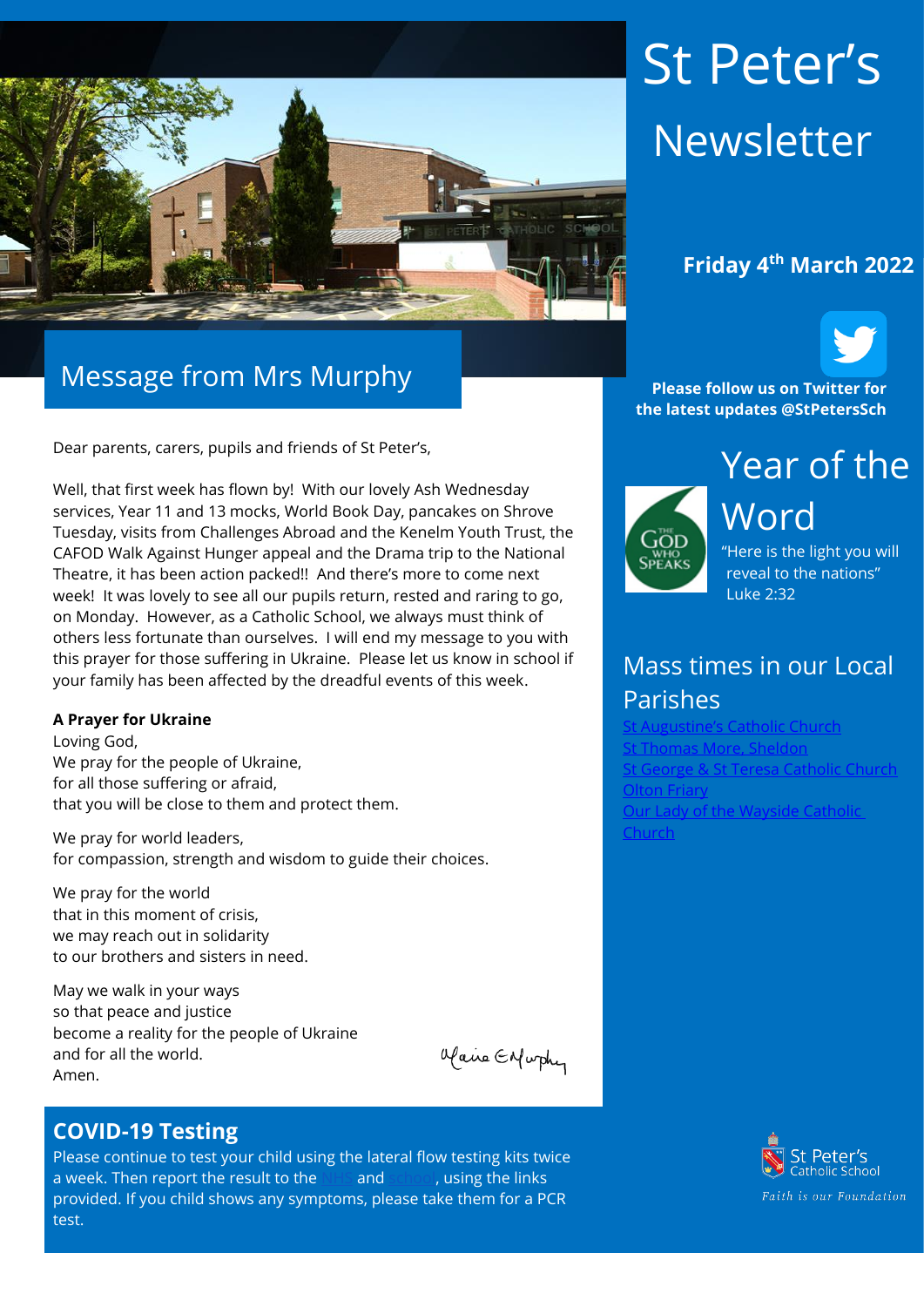#### **Office for National Statistics (ONS) Antibody Testing**

St Peter's have randomly been selected as one of 180 schools nationwide for COVID-19 antibody testing for all pupils. Please find attached an information sheet and letter regarding giving consent for the testing. If your child is Years 7-11, you will need to provide consent on their behalf. Sixth Form pupils will need to provide their own consent. We are awaiting confirmation of the date this testing will take place, but it is likely to be in March. ONS are hoping this testing will play a vital part in supporting any data the Government require regarding antibodies towards COVID-19.

#### **Take your family to Church this Lent**

Cardinal Vincent has filmed a short video message for children and young people to encourage them to get their families back to Church this Lent. In his message Cardinal Vincent says "*When you go home, please tell your family that I have spoken with you today. Please tell them what I've said. Please ask if it would be possible for you to go together to church, to Mass this Lent, in preparation for Easter. I would love you to do that, because you see, when you go into the presence of the Lord, into the House of God, which we also call the Gate of Heaven, there is so much for you to receive,*  and then there is so much more for you to give." A copy of the text and the video are available here *Cardinal to school* [pupils: Take your family to Church this Lent -](https://www.cbcew.org.uk/cardinal-to-school-pupils-take-your-family-to-church-this-lent/?utm_source=Newsletter&utm_medium=Email&utm_campaign=Newsletter+Feb+2022) Catholic Bishops' Conference (cbcew.org.uk)

#### **Coding Club**

Our coding club continues to be very popular at St Peter's with pupils from year 7 up to year 10 attending to



practise their programming skills and get creative with a computer. The club runs every Wednesday 3pm till 4pm and is open to any ability whether an absolute beginner or a seasoned pro. The club gives our students the creative freedom to design and develop any programmes they wanted to using any language they like and hopefully produce the next Grace Hopper, Ada Lovelace or Bill Gates.

The pupils have the opportunity the use the Micro:Bits to code digital outputs. Getting Cozmo The Smart Robot to follow their instructions or developing their own games or apps in Python. A few of the group are currently developing their own revision app for Science and English to help

pupils prepare for any upcoming exams they might have.

#### **Year 11 and Year 13 Drama exams**

The week before February half term, the Year 11 Drama GCSE pupils and the Year 13 Drama A Level pupils performed their last performance. Both classes were taking their Component 3 exam, which is 20% of their final

grade and marked by an AQA examiner. On Wednesday 16th February, GCSE pupils performed extracts from BU21 by Stuart Slade, Girls Like That by Evan Placey and Find Me by Olwyn Wymark and were absolutely fantastic. Ms Rai was incredibly proud of the progress and skill every single pupil showed. On Friday 18<sup>th</sup> February, our Year 13 pupils performed an extract of The Laramie Project by Moises Kaufman and Tectonic Theatre Company, a very moving play about a homophobic murder in the USA in the 90s. There was not a dry eye in the house as our actors handled this sensitive material wonderfully. They did Ms Rai, Miss de Vos and themselves proud.



### **Allergies**

Reminder to parents of pupils with allergies: parents must ensure that their child carries 2 autoinjectors on their person at all times.

Also, it is parents' responsibility to replenish allergy medication in school. Please contact the School Nurse to arrange replacement of this medication.